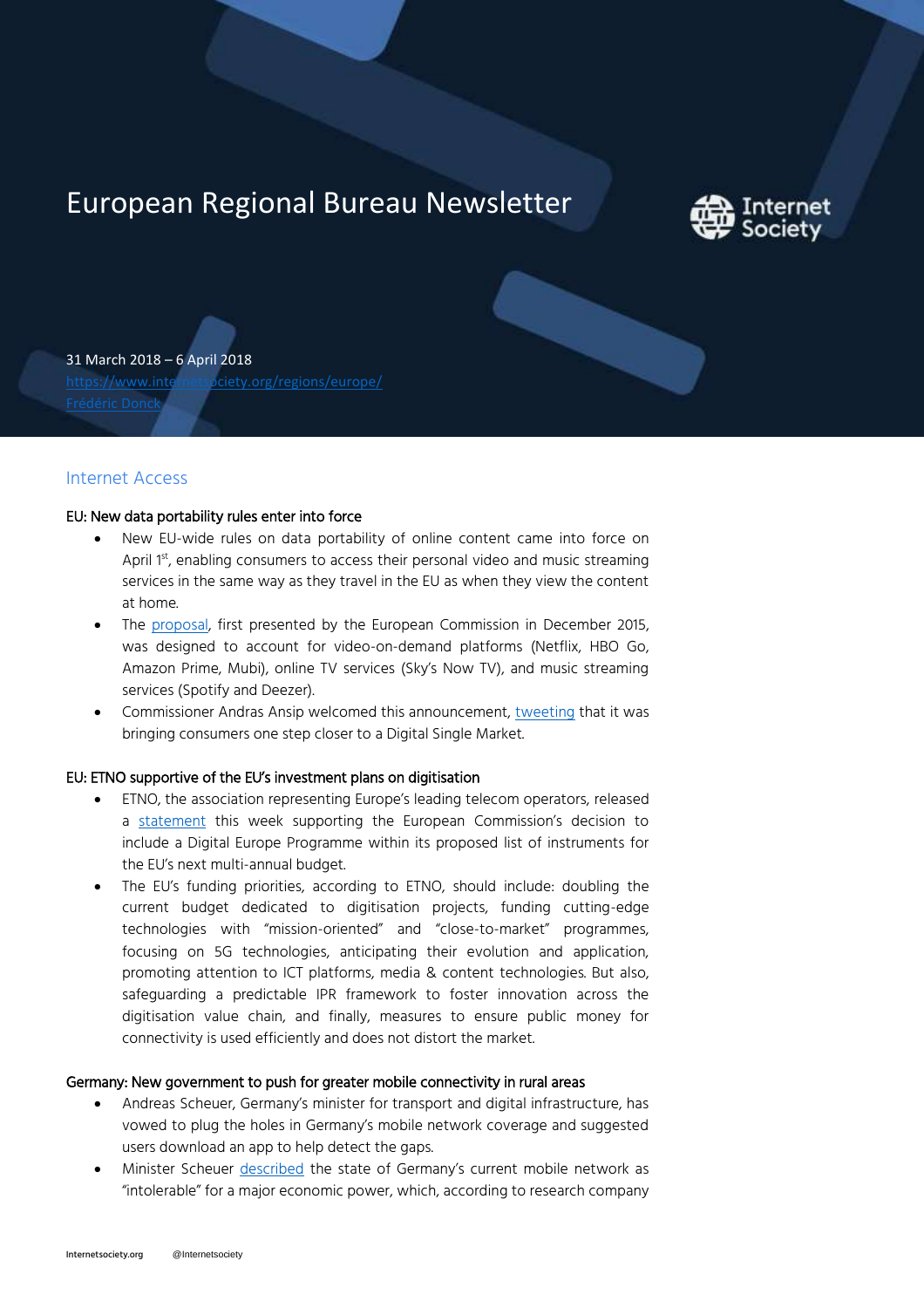OpenSignal, enabled fewer than six in ten mobile phone users (58.8%) in Germany to reach the so-called LTE (Long Term Evolution) high-speed networks when they need it, well behind South Korea, Japan, and USA, which all report much higher levels (above 85%) of LTE availability.

 While the government develops its long-term approach, the minister announced that the Federal Network Agency would already develop an application on the model of traffic jam detectors. This app would allow mobile users to signal gaps immediately to the network operator, which would in turn have a better idea of where to place new signal towers.

## UK: Record 5G auction as mobile groups try to accelerate their UK networks

- The UK government has [raised](https://www.ft.com/content/9f2756da-389f-11e8-8b98-2f31af407cc8?utm_source=POLITICO.EU&utm_campaign=492b11b1d8-EMAIL_CAMPAIGN_2018_04_05&utm_medium=email&utm_term=0_10959edeb5-492b11b1d8-190136225) £1.35bn, a record for 5G auctions, as four bidding mobile networks vied to secure portions of the UK's airwaves.
- The four companies (O2, Vodafone, EE and Three) all competed for spectrum in the 3.4GHz range, needed to launch 5G connectivity.
- The £1.35bn raised is much lower than previous sales for 3G licences, which reached £22.5bn when the UK Treasury sold the licences in 2000, and still lower than the 4G auctions in 2013 at £2.3bn and that were considered a disappointing result for the government.
- But despite the lower level of proceeds compared to 4G and 3G, the prices paid for 5G were above expectations, which according to analyst Matthew Howett quoted in the Financial Times, shows how valuable the airwaves are to the mobile operators.

## **Trust**

### Global: Facebook's Cambridge Analytica scandal goes global

- Privacy regulators from the United Kingdom to India and Israel have opened investigations into potential abuses of local privacy standards, following Facebook's admission on Wednesday that up to 87 million global users may have had their data illegally handled by Cambridge Analytica, the London-based data analytics firm.
- While the U.S. Federal Trade Commission decides whether Facebook broke a federal privacy ruling in 2011, the UK's Information Commissioner's [Office](https://ico.org.uk/about-the-ico/news-and-events/news-and-blogs/2018/03/statement-facebook-partner-category-service/) and India's information technology [ministry](https://in.reuters.com/article/facebook-cambridge-analytica-india/india-queries-cambridge-analytica-over-alleged-facebook-data-breach-idINKBN1H00B0) started investigations into whether the company broke their own laws. Countries affected also include the Philippines, Indonesia, Mexico, Canada, Vietnam and Brazil.

#### EU: Mark Zuckerberg says Facebook will (partially) apply the GDPR globally

- Facebook CEO Mark Zuckerberg [announced](https://www.reuters.com/article/us-facebook-ceo-privacy-exclusive/exclusive-facebook-ceo-stops-short-of-extending-european-privacy-globally-idUSKCN1HA2M1?utm_source=Twitter&utm_medium=Social) on Wednesday 5 April that his company intended to implement the provisions contained in the General Data Protection Regulation, Europe's newly-strengthened privacy standards, across its entire global network.
- Responding to the fallout caused by the Cambridge Analytica scandal, Zuckerberg said he was prepared to change Facebook's privacy settings to go beyond the privacy standards currently available in the US and outside the EU. These changes would enable Facebook's users to revoke how data is used by the social network if they believe their digital information is being misused.
- Emily Sharpe, a London-based privacy and public policy manager at Facebook, explained that while certain features of the GDPR would be rolled out globally,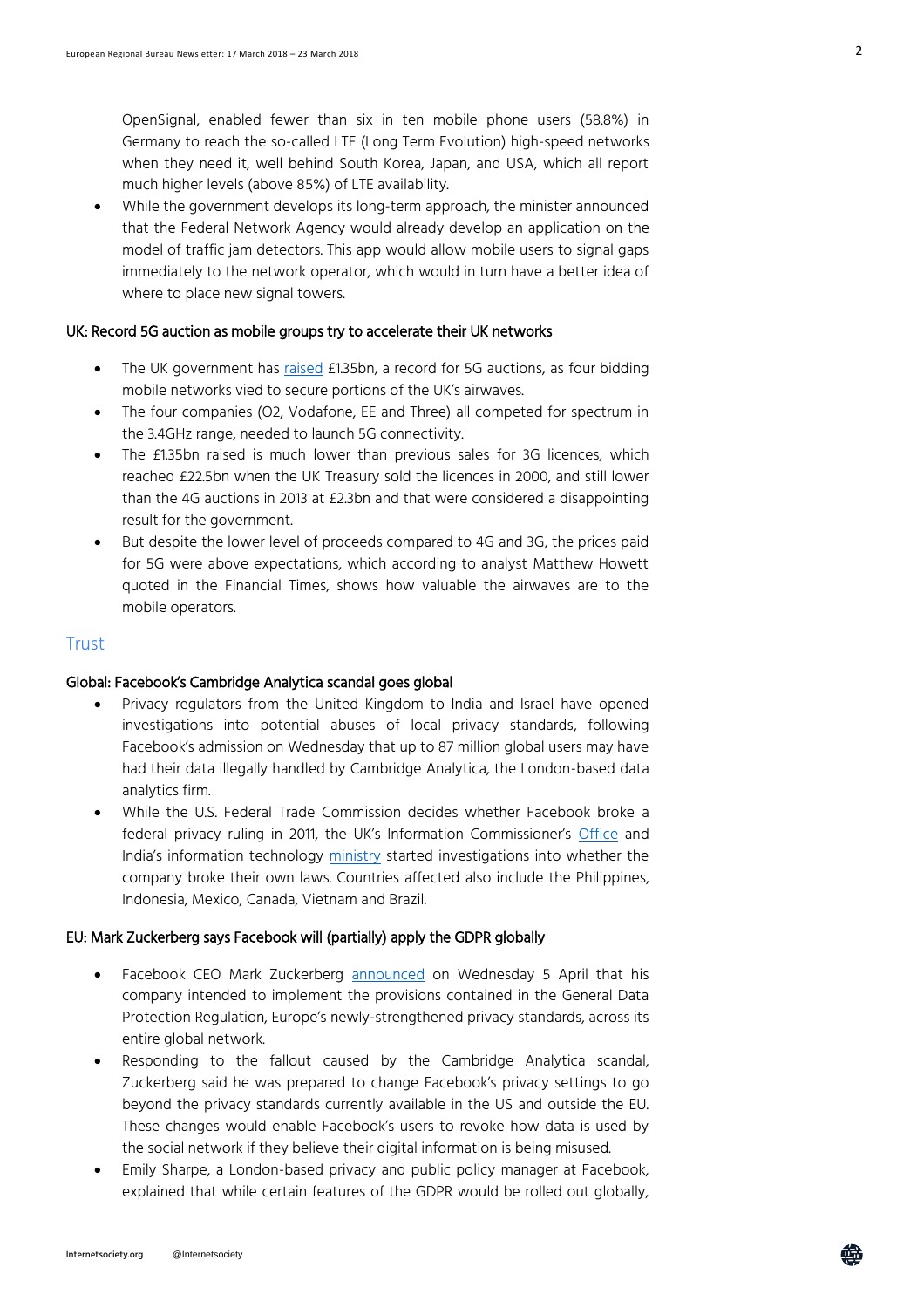other regulatory steps required to gain users' online consent, particularly around the collection of sensitive data (political or religious affiliation), would only apply within the EU.

#### France: Macron launches AI strategy with €1.5bn planned investments until 2022

- French President Emmanuel Macron [released](https://www.aiforhumanity.fr/en/) his government's AI strategy on Thursday 29 March with ambitious plans to make France a leader in artificial intelligence.
- The report, led by mathematician and MP Cédric Villani, sets out measures to boost data sharing in France, particularly between private actors, and supports the right to greater data portability to enable individuals to move more easily between different ecosystems without losing their data history.
- The strategy targets four strategic sectors (health, transport, environment and defence) in which France already has a competitive edge, while also encouraging the co-financing of Franco-German projects, something German Research Minister Anja Karliczek welcomed, stating that "German and French companies need to become leaders in the face of Chinese and American companies".
- The French report is expected to feed-in to the European Commission's ownstrategy on AI, which will be released on Wednesday 25 April 2018.

#### EU: ITRE Committee releases draft report on the Cyber Act

- The European Parliament's Committee on Industry, Research and Energy (ITRE) [released](http://www.europarl.europa.eu/sides/getDoc.do?type=COMPARL&reference=PE-619.373&format=PDF&language=EN&secondRef=01&utm_source=POLITICO.EU&utm_campaign=e6a8f6335c-EMAIL_CAMPAIGN_2018_04_03&utm_medium=email&utm_term=0_10959edeb5-e6a8f6335c-190136225) its amendments on the "Cybersecurity Act", a regulation intending to give a funding boost to the EU's cyber agency ENISA and set up an EU-wide cybersecurity certification scheme.
- The amendments proposed by the rapporteur Angelika Niebler (EPP, Germany) would go beyond the Commission's proposal to strengthen cybersecurity oversight at European level.
- For ENISA, the rapporteur wants a wider scope of competencies for the agency's permanent stakeholder group and a bigger role for the agency overall in assessing critical cross-border infrastructure through the provision of security audits.
- On the certification framework, Niebler's amendments include adding a mandatory requirement for high-risk products (where the EC had initially set out a voluntary, opt-in approach) and the inclusion of "processes" alongside products, meaning companies would need to have an internal process in place to keep their data safe.
- The proposed draft amendments will be discussed in the ITRE committee and voted on 19 June. Meanwhile governments from Member States continue to discuss in parallel in the Council of the EU's working groups.

#### Netherlands: Dutch bank boosts data-protection measures in anticipation of GDPR

- Dutch bank Rabobank is working with ICT company IBM to install a system that would enable the bank to "pseudonymise" the bank's personal data.
- The measure [announced](https://www.prnewswire.com/news-releases/rabobank-desensitizes-client-data-for-gdpr-and-devops-with-ibm-300625162.html) on April 5 would mean that data leading back to an individual is swapped with other identifiers to make it more secure.
- The announcement is the latest example of how hardware providers like IBM are increasingly providing privacy technology, especially to the financial sector, in